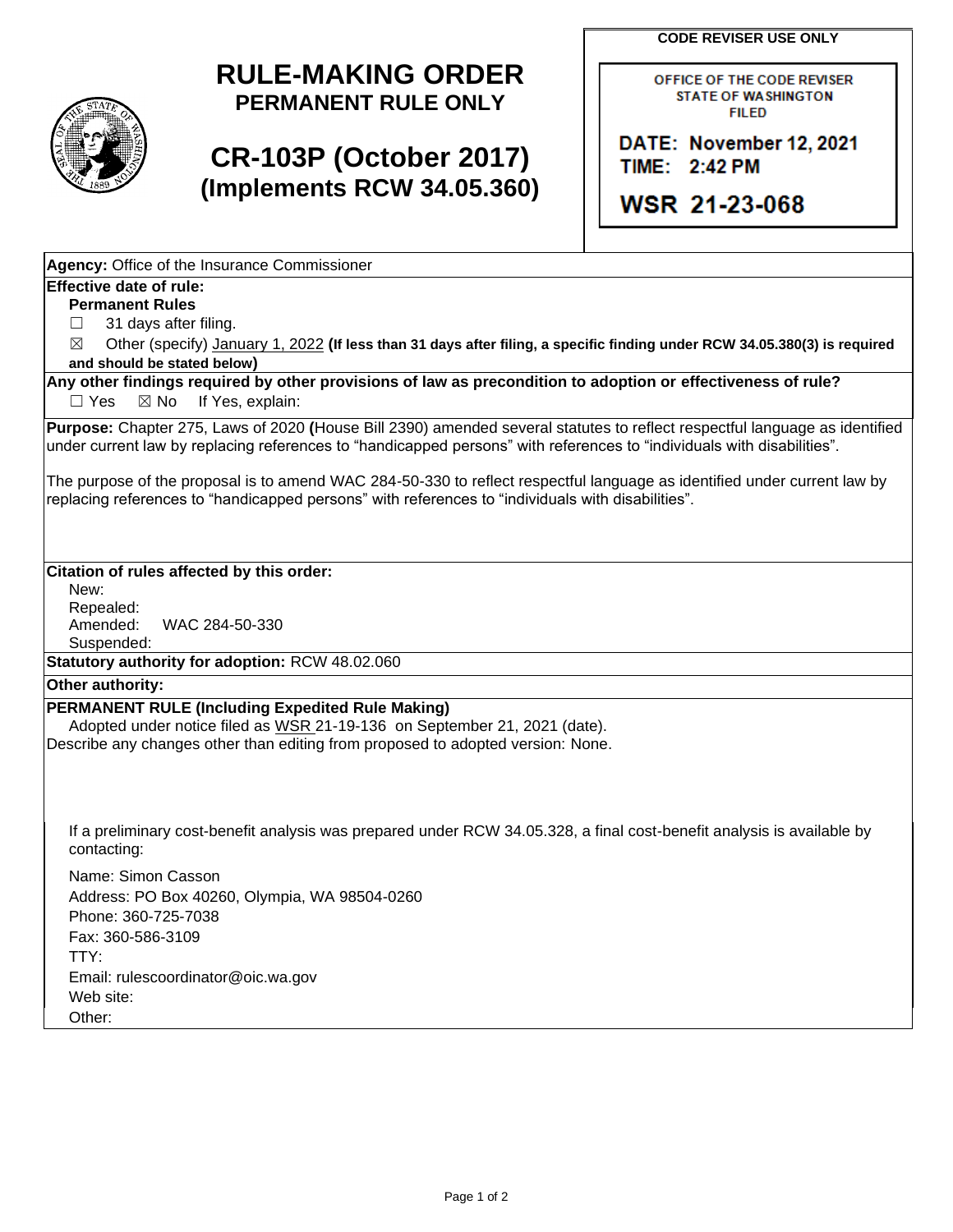| If any category is left blank, it will be calculated as zero.<br>Note:<br>No descriptive text.                                         |            |            |              |              |          |  |
|----------------------------------------------------------------------------------------------------------------------------------------|------------|------------|--------------|--------------|----------|--|
| Count by whole WAC sections only, from the WAC number through the history note.<br>A section may be counted in more than one category. |            |            |              |              |          |  |
| The number of sections adopted in order to comply with:                                                                                |            |            |              |              |          |  |
| Federal statute:                                                                                                                       | New        |            | Amended      |              | Repealed |  |
| Federal rules or standards:                                                                                                            | New        |            | Amended      |              | Repealed |  |
| Recently enacted state statutes:                                                                                                       | New        |            | Amended      | $\mathbf{1}$ | Repealed |  |
| The number of sections adopted at the request of a nongovernmental entity:                                                             |            |            |              |              |          |  |
|                                                                                                                                        | <b>New</b> |            | Amended      |              | Repealed |  |
| The number of sections adopted on the agency's own initiative:                                                                         |            |            |              |              |          |  |
|                                                                                                                                        | New        |            | Amended      |              | Repealed |  |
| The number of sections adopted in order to clarify, streamline, or reform agency procedures:                                           |            |            |              |              |          |  |
|                                                                                                                                        | <b>New</b> |            | Amended      |              | Repealed |  |
| The number of sections adopted using:                                                                                                  |            |            |              |              |          |  |
| Negotiated rule making:                                                                                                                | New        |            | Amended      |              | Repealed |  |
| Pilot rule making:                                                                                                                     | New        |            | Amended      |              | Repealed |  |
| Other alternative rule making:                                                                                                         | New        |            | Amended      |              | Repealed |  |
| Date Adopted: November 12, 2021                                                                                                        |            | Signature: |              |              |          |  |
| Name: Mike Kreidler                                                                                                                    |            |            | Mihe Kreiche |              |          |  |
| <b>Title:</b> Insurance Commissioner                                                                                                   |            |            |              |              |          |  |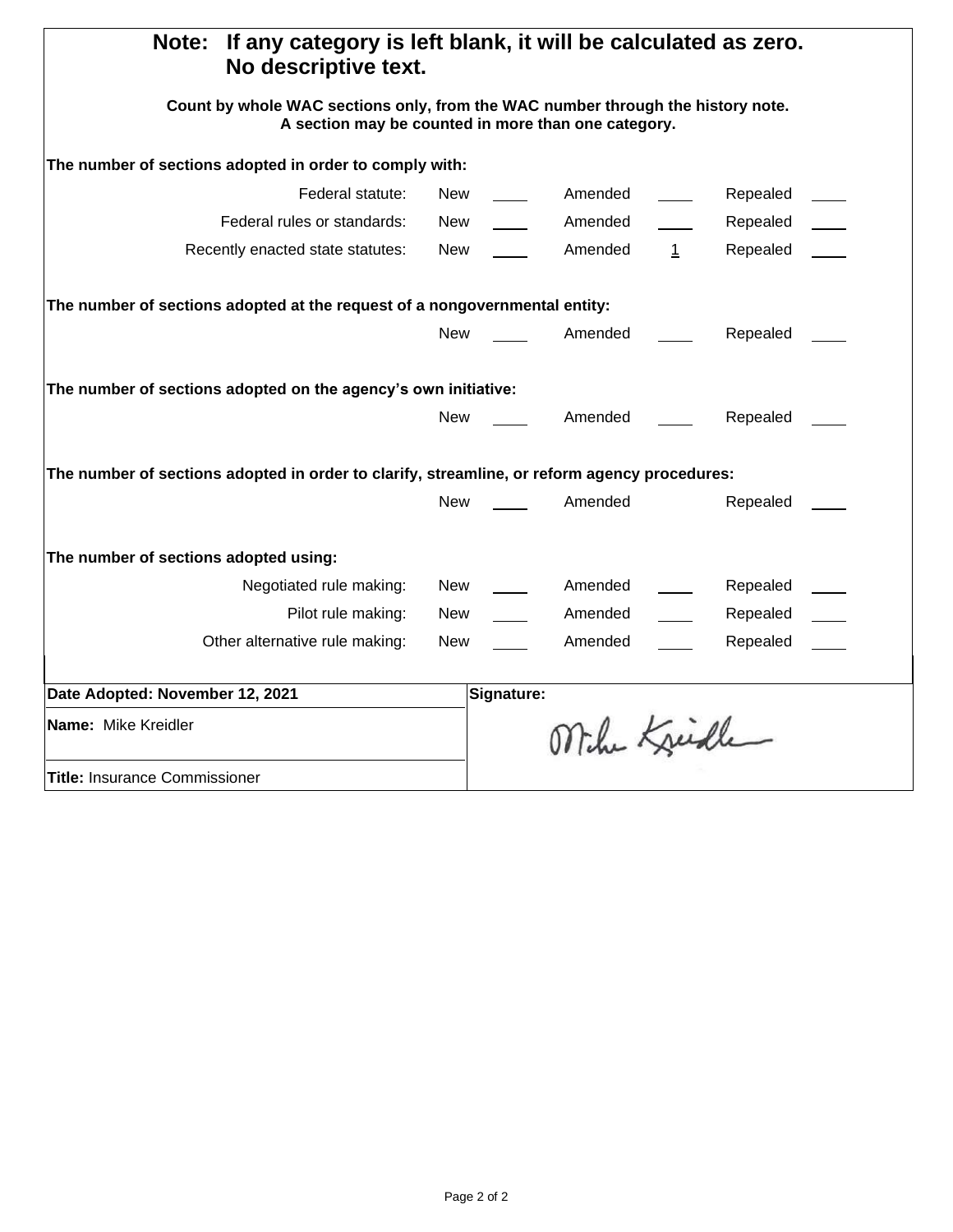AMENDATORY SECTION (Amending WSR 17-18-102, filed 9/6/17, effective 10/7/17)

**WAC 284-50-330 General rules as to minimum standards.** (1) A "noncancellable," "quaranteed renewable" or "noncancellable and guar-General rules as to minimum standards. (1) A anteed renewable" policy shall not provide for termination of coverage of the spouse solely because of the occurrence of an event specified for termination of coverage of the insured, other than nonpayment of premium. The policy shall provide that in the event of the insured's death the spouse of the insured, if covered under the policy, shall

become the insured.<br>(2) The terms "noncancellable," "quaranteed renewable" or "noncancellable and guaranteed renewable" shall not be used without fur-<br>ther explanatory language in accordance with the disclosure require-<br>ments of WAC 284-50-375(1). The terms "noncancellable" or "noncancel-<br>lable and quar insured has the right to continue in force by the timely payment of premiums set forth in the policy until the age of 65 or to eligibility for medicare, during which period the insurer has no right to make<br>unilaterally any change in any provision of the policy while the policy is in force: Provided, however, any accident and health or accident only policy which provides for periodic payments, weekly or monthly, for a specified period during the continuance of disability resulting from accident or sickness may provide that the insured has the right to continue the policy only to age 60 if, at age 60, the insured has<br>the right to continue the policy in force at least to age 65 while actively or regularly employed. Except as provided above, the term "guaranteed renewable" may be used only in a policy which the insured has the right to continue in force by the timely payment of premiums until the age of 65 or to eligibility for medicare, during which peri-<br>od the insurer has no right to make unilaterally any change in any provision of the policy while the policy is in force, except that the insurer may make changes in premium rates by classes: Provided, howev-<br>er, any accident and health or accident only policy which provides for periodic payments, weekly or monthly, for a specified period during the continuance of disability resulting from accident or sickness may provide that the insured has the right to continue the policy only to age 60, if at age 60, the insured has the right to continue the policy in force at least to age 65 while actively and regularly employed.

(3) In a family policy covering both husband and wife the age of the younger spouse may be used as the basis for meeting the age and durational requirements of the definitions of "noncancellable" or "guaranteed renewable." However, this requirement shall not prevent termination of coverage of the older spouse upon attainment of the stated age limit (e.g., age 65) so long as the policy may be continued in force as to the younger spouse to the age or for the durational period as specified in said definition.

(4) When accidental death and dismemberment coverage is part of the insurance coverage offered under the contract, the insured shall have the option to include all insureds under such coverage and not just the principal insured.

(5) If a policy contains a status type military service exclusion or a provision which suspends coverage during military service, the policy shall provide, upon receipt of written request, for refund of premiums as applicable to such person on a pro rata basis.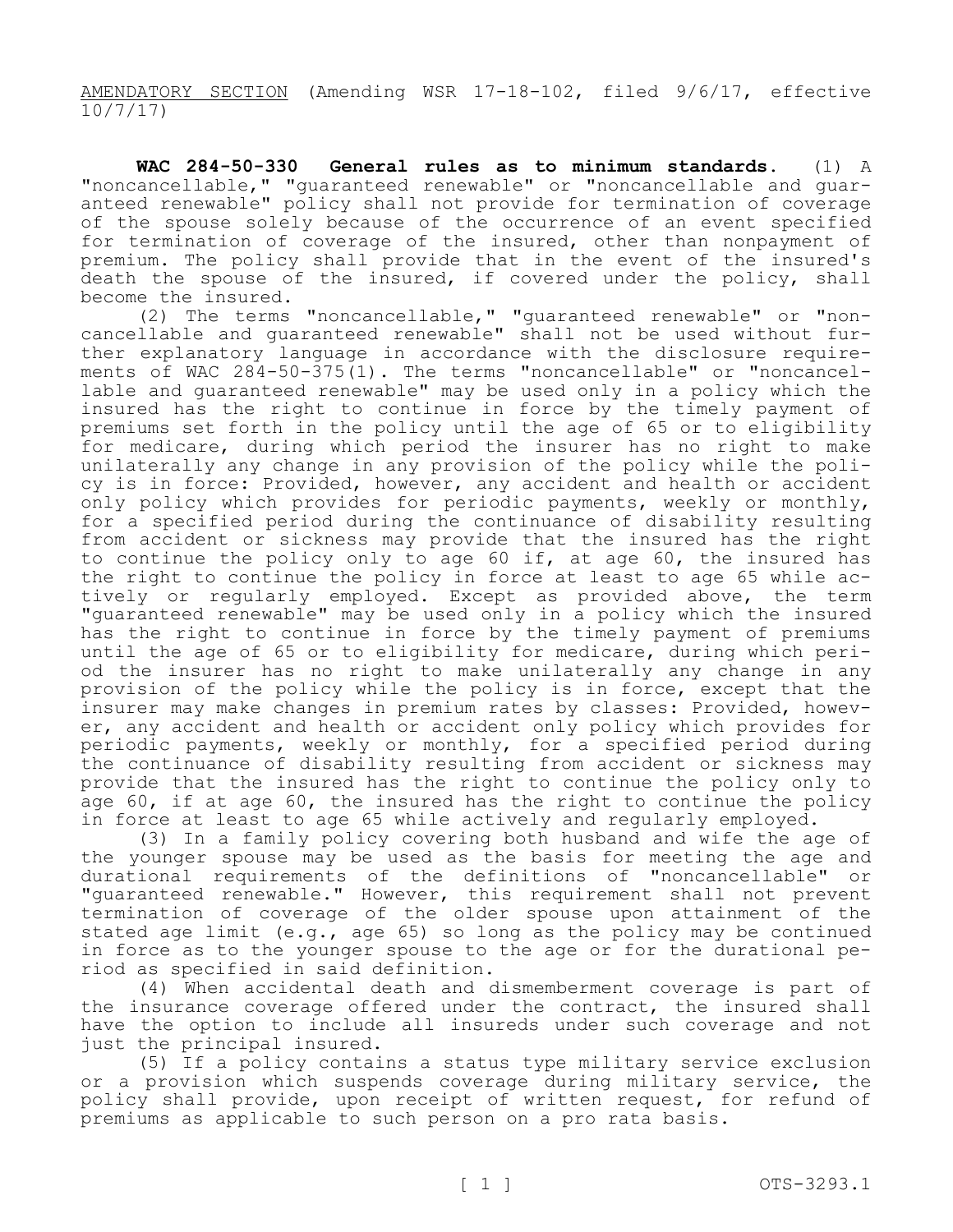(6) In the event the insurer cancels or refuses to renew, poli- cies providing pregnancy benefits shall provide for an extension of benefits as to pregnancy commencing while the policy is in force and for which benefits would have been payable had the policy remained in force.

(7) Policies providing convalescent or extended care benefits<br>following hospitalization shall not condition such benefits upon admission to the convalescent or extended care facility with a period of less than fourteen days after discharge from the hospital.

(8) In accord with RCW 48.20.420, coverage shall continue for any dependent child who is incapable of self-sustaining employment due to developmental or physical disability ((or physical handicap)), on the date that such child's coverage would otherwise terminate under the policy due to the attainment of a specified age limit for children, and who is chiefly dependent on the insured for support and mainte-<br>nance. The policy may require that within 31 days of such date the company receive due proof of such incapacity and dependency in order for the insured to elect to continue the policy in force with respect to such child, or that a separate converted policy be issued at the option of the insured or policyholder.<br>(9) Any policy providing coverage for the recipient in a trans-

plant operation shall also provide reimbursement of any medical expen-<br>ses of a live donor to the extent that benefits remain and are availa-<br>ble under the recipient's policy, after benefits for the recipient's own expenses have been paid.

(10) A policy may contain a provision relating to recurrent disa- bilities; provided, however, that no such provision shall specify that a recurrent disability be separated by a period greater than six months.

(11) Accidental death and dismemberment benefits shall be payable if the loss occurs within no less than ninety days from the date of<br>the accident, irrespective of total disability. Disability income benefits, if provided, shall not require the loss to commence less than thirty days after the date of accident, nor shall any policy which the insurer cancels or refuses to renew require that it be in force at the time disability commences if the accident occurred while the policy

was in force.<br>(12) Specific dismemberment benefits shall not be in lieu of other benefits unless the specific benefit equals or exceeds the other

benefits.<br>(13) Any accident only policy providing benefits which vary according to the type of accidental cause shall prominently set forth in the outline of coverage the circumstances under which benefits are payable which are lesser than the maximum amount payable under the policy.

(14) All medicare supplement policies providing in-hospital benefits only shall include in their provided benefits the initial Part A medicare deductible as established from time to time by the Social Security Administration. Premiums may be reduced or raised to correspond with changes in the covered deductible.

(15) Termination of the policy shall be without prejudice to any continuous loss which commenced while the policy was in force, but the extension of benefits beyond the period the policy was in force may be predicated upon the continuous total disability of the insured, limited to the duration of the policy benefit period, if any, or payment of the maximum benefits.